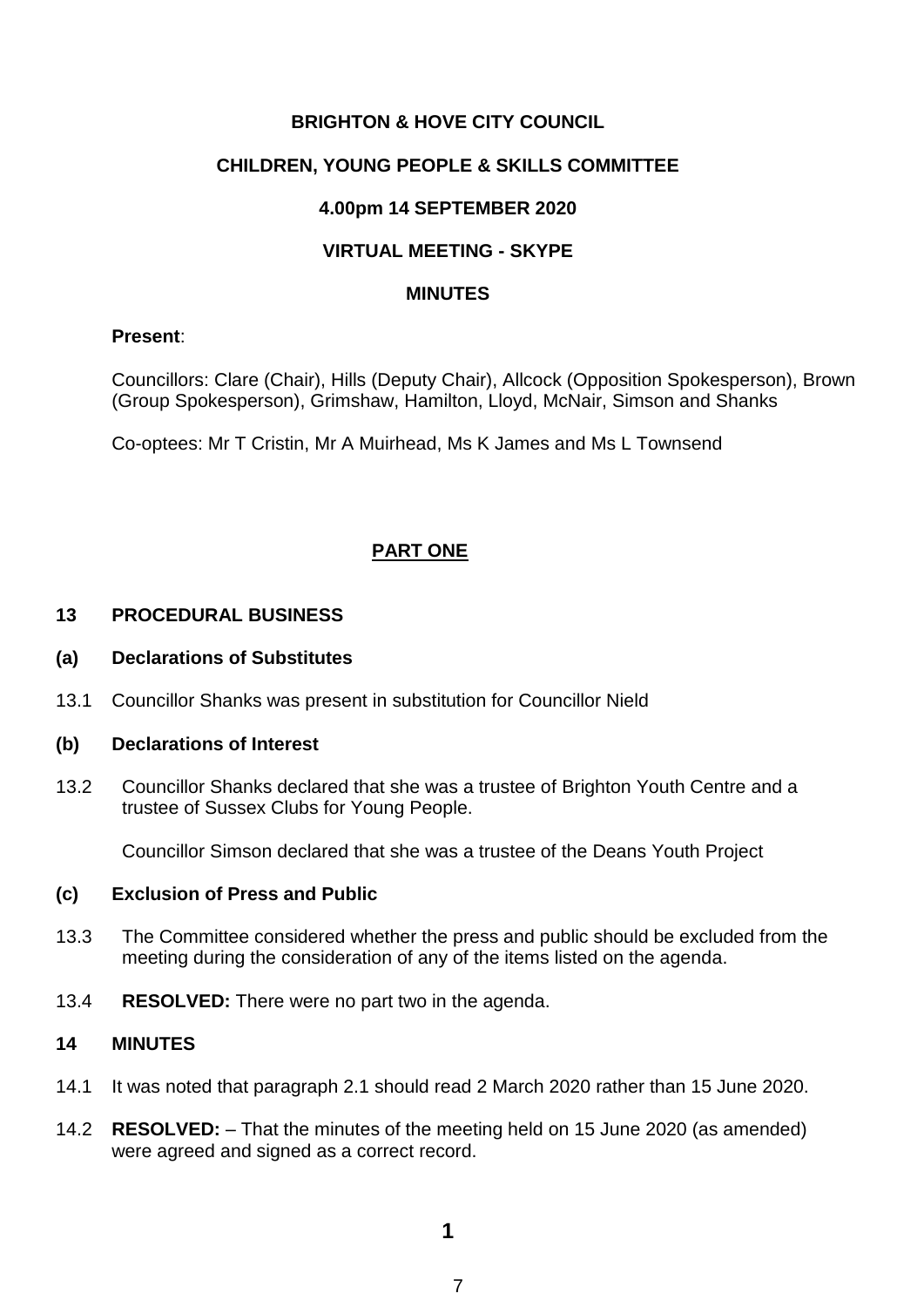### **15 CHAIR'S COMMUNICATIONS**

15.1 The Chair gave the following communication:

Welcome to this virtual meeting of the Children Young People & Skills Committee. Please note that this meeting is being webcast and is capable of repeat viewing.

This is my first committee as Chair. I wanted to start by thanking Cllr John Allcock for his time as Chair and Lead Member.

Our city's schools reopened earlier this month for pupils after a very long time away since they first closed in March. I would like to extend my ongoing thanks to all that work in education in the city. They have responded impressively well over the past 6 months and I have seen how well supported our children, young people and families have been. They continue to manage many uncertainties.

We have had some positive cases in our city's schools so far, including of some of our young people. Our public health team will continue to monitor and do what they can. But if school return is going to ensure our children are kept safe then the Government must provide a better testing capacity. Billions of pounds have been given to private companies like Serco, while public health budgets have been cut. The Government must give the support and funding to local authorities to manage test and trace more effectively than they are managing.

As part of the schools reopening I have followed the Schools Streets initiative in 13 of our city's schools, which provides temporary timed closures of roads close to schools' entrances during drop-off and pick-up times, during term time. The road closures are managed by parents and carer volunteers and I want to extend our thanks to them for their support. I visited Brunswick Primary on Friday and saw children playing in the streets outside the school and safely social distancing and it was great. And I'd love to see this expanded if we can – but we are currently short of volunteers so please do get involved if you can. It is a challenge to provide and in London boroughs where they've had successful school streets they've been able to fine drivers rather than rely on volunteers to staff them and I hope we get the powers to do that in future.

I was proud of how the city managed and performed in the recent A level and GCSE results which came out over the summer. Students across Brighton & Hove were able to celebrate a strong performance across the city. Students, school and colleges should be very proud of how they managed a very challenging exam and results season.

I also want to acknowledge all of the work our children's safeguarding and disability services have been doing working throughout the pandemic and summer, ensuring our young people are kept safe and supporting carers. Over the summer it was a chance for many families to have a rest and to support those with children with SEND, we worked with the Parent and Carers Council and the city park's team to ensure there was some dedicated park space for those families to use. PaCC also asked Brighton & Hove City Council's SEN Team to see if they could help with helping to organise extra activities over the holidays. A real range of exciting and stimulating activities for children and young people SEND were delivered across the city both online and face to face.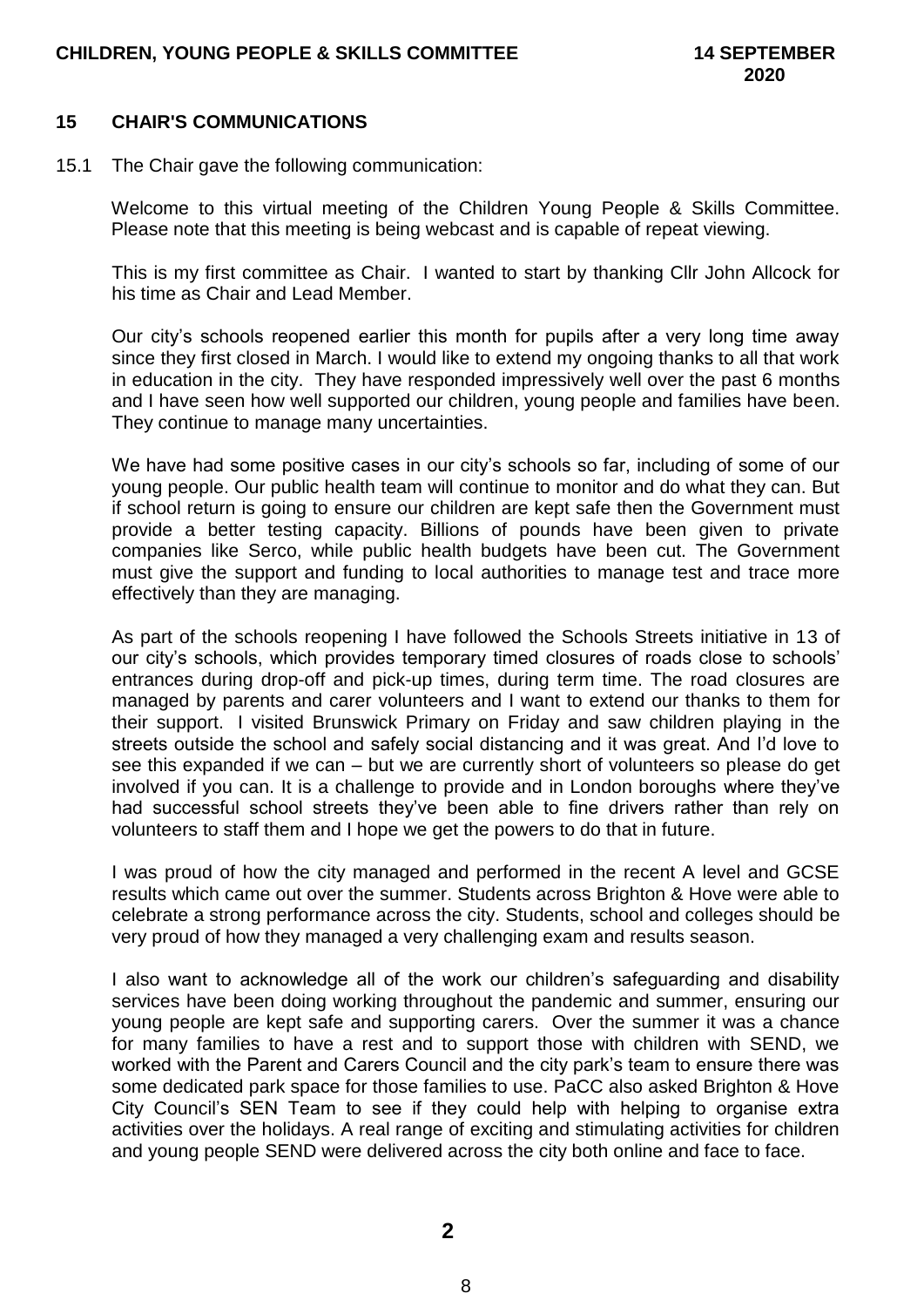Since the Notice of Motion that was bought to the last committee meeting a programme work has started with a group of BAME teachers in the city to produce an anti-racist strategy for our schools. We will hear more detail in a report to this committee in November. I want to make sure that if we do this, we do this right and we commit the right funding and resource to do it. It cannot be a tokenistic act. You will also note my colleague Cllr Hills has submitted a letter on a fantastic project today and we've also met with many parents and campaigners doing similar things across the city to tackle racism through arts and learning.

I wanted to end by ensuring that committee members knew that due to the change in administration there has been an adaptation to the home to school transport Member Policy Panel. This will now be chaired by Cllr John Allcock and we look forward to receiving the Panel's recommendations back to this committee in November. I will remain a member of the panel.

There have been a couple of changes to the agenda:

- 1. Item 23 on the agenda 'Central Youth Hub' has been withdrawn from today's meeting. The matter will now go to a Cross Party Working Group for discussion before coming to this Committee.
- 2. Item 24 Youth Review. I am conscious that this item will be of particular interest to the young people attending this meeting, and so will move this item up the agenda to be considered after Item 20 Foundations For Our Future.

### **16 CALL OVER**

16.1 **RESOLVED:** All items were called and reserved for discussion.

#### **17 PUBLIC INVOLVEMENT**

#### **17(a) Petitions**

17.1 There were no petitions.

#### **17(b) Written Questions**

17.2 Ms S Kyriacou submitted a question but was unable to attend the meeting and so it was agreed that the question and response would be provided in writing to her. The question was:

*Why is Stanford Infants included on the list of schools to be reduced in size?*

17.3 The Chair gave the following response:

*The proposals before us today are coming for final councillor approval prior to going to consultation. These have been drawn up by a cross-party working group to address how we tackle the issue of having too many school places in the city. The inclusion of schools on the list aims to tackle a city wide issue with a city-wide approach.*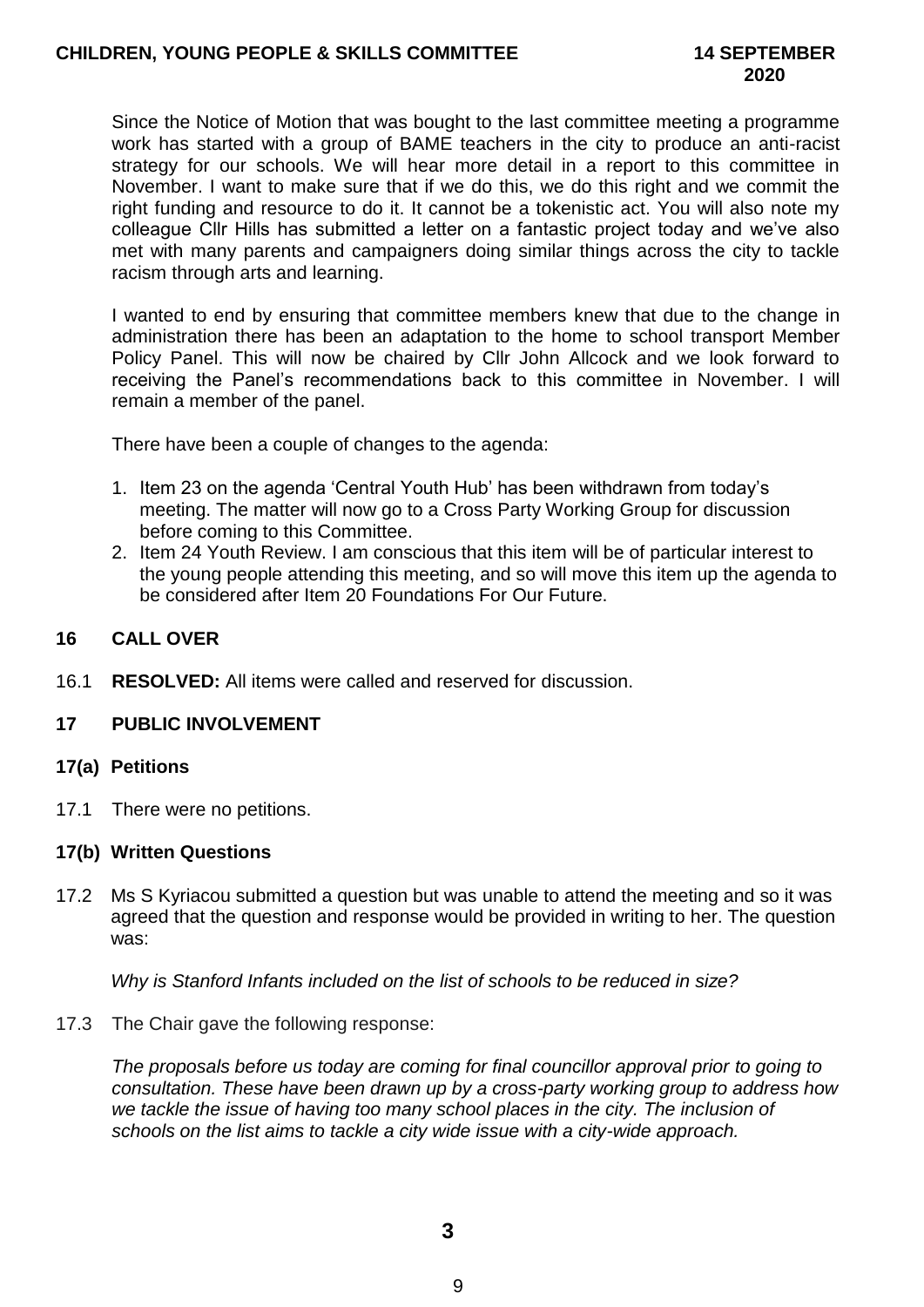*When pulling together the proposals, councillors looked at the planning areas that are used for school place planning and council pupil forecast. Stanford Infant is within the central city planning area and has 162 surplus school places in September 2022 and 194 surplus places in September 2023.*

*Consideration was given to each schools in this planning area and which could reasonably reduce in size. Our priority is ensuring that we keep all schools open and therefore we avoided including one form entry schools.* 

*Larger schools are more able to reduce in size with less negative financial impact, where possible throughout the city we have also tried to avoid consultation on two form entry schools in the planning area. The only three and four form entry schools in this area are Stanford Infant School, Balfour Primary School and Downs Infant School all of which have been included within the proposals.*

# **17(c) Deputations**

17.4 There were no Deputations.

# **18 MEMBER INVOLVEMENT**

- 18 (a) **Petitions**
- 18.1 There were none
- 18 (b) **Written Questions**
- 18.2 There were none

#### 18.3 (c) **Letters**

- 18.3 The Chair noted that there was a letter from Councillor Hills and invited her to speak to the letter.
- 18.4 Councillor Hills thanked the Chair and read her letter and asked that the Committee support the Multicultural School Book Fund.
- 18.5 The Chair thanked Councillor Hills for the letter and said that the project were doing some amazing work, and was sure that all councillors would agree that additional books for schools were always welcome and that increasing diversity of school bookshelves was fantastic. The Chair suggested working on a joint statement with other groups about the project and ask them to promote it through their channels. She said that the administration was working with the Council's Communications Team on this matter which included preparing a video which would be shared in due course. There would be a report on this project at the next meeting of the Committee.
- 18.6 Both opposition parties supported the initiative and the proposals in the letter.
- 18.7 **RESOLVED:** That the proposals in the letter would be taken forward.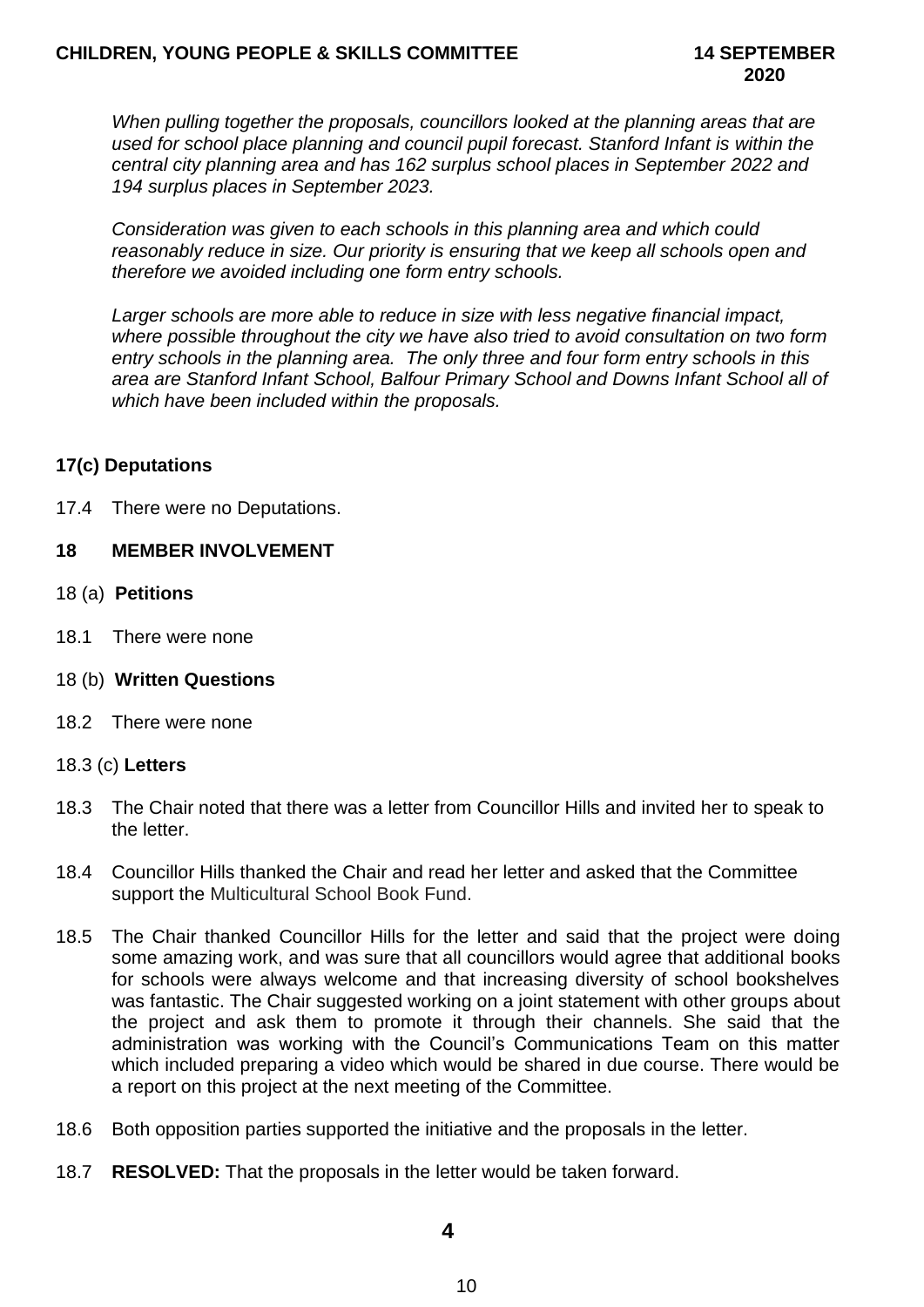#### 18 (d) **Notices of Motion**

18.8 There were none.

### **19 SCHOOL OFSTED PRESENTATION**

- 19.1 The Committee considered the report of the Executive Director, Families, Children & Learning, which provided information on the Ofsted inspection of Hertford Junior School. The item was introduced by the Head of Education Standards & Achievement. The Committee were advised that Ofsted inspections in its current form were currently on hold and were unlikely to resume until the new year, and so there had been no new judgements since the Committee last met. However, before lock-down there had been an inspection of Hertford Junior School but their grade had been held back by Ofsted until June 2020 when it was announced that the school had moved from a Grade 2 to a Grade 3.
- 19.2 Cllr Shanks asked what support was being provided to assist the school and was advised that the school was being supported by the School Improvement Board, School Partnership Advisors and senior officers within the Council.
- 19.3 Councillor Brown noted that one of the issues raised by Ofsted was that there was a lack of expertise amongst the teachers and a lack of training for staff and asked what steps the Council were taking to address that. The Head of Education Standards & Achievement said that specific support would be provided, and in addition the Council had a 'Every Child is a Reader' programme.
- 19.4 Councillor Simson asked for confirmation that the Head Teacher at Hertford Junior was also the Head Teacher at Hertford Infant, and if that was correct and therefore was the same management team, whether the Council were monitoring the reading ability of children moving from the Infant to Junior School. The Head of Education Standards & Achievement confirmed it was the same Head Teacher and noted that the Infant School had been inspected by Ofsted last year and had received a Good judgement. He added that the School Improvement Board did cross over both the schools and the work at both schools was being monitored.
- 19.5 **RESOLVED:** That the the report be noted.

### **20 FOUNDATIONS FOR OUR FUTURE – THE FINAL REPORT FROM THE SUSSEX WIDE CHILDREN & YOUNG PERSON'S EMOTIONAL HEALTH & WELLBEING SERVICE REVIEW**

20.1 The Committee considered the report of the Executive Director, Families, Children and Learning and the Clinical Commissioning Group regarding the '*Report of the Sussex-wide review of Emotional Health and Wellbeing Support for Children and Young People'*, which was an independently authored report which had been jointly commissioned by Sussex Clinical Commissioning Groups, the three local authorities in Sussex and Sussex Partnership NHS Foundation Trust. The Review had been independently chaired throughout its duration. The report was introduced by Mr S Appleton who was the independent Chair of the review.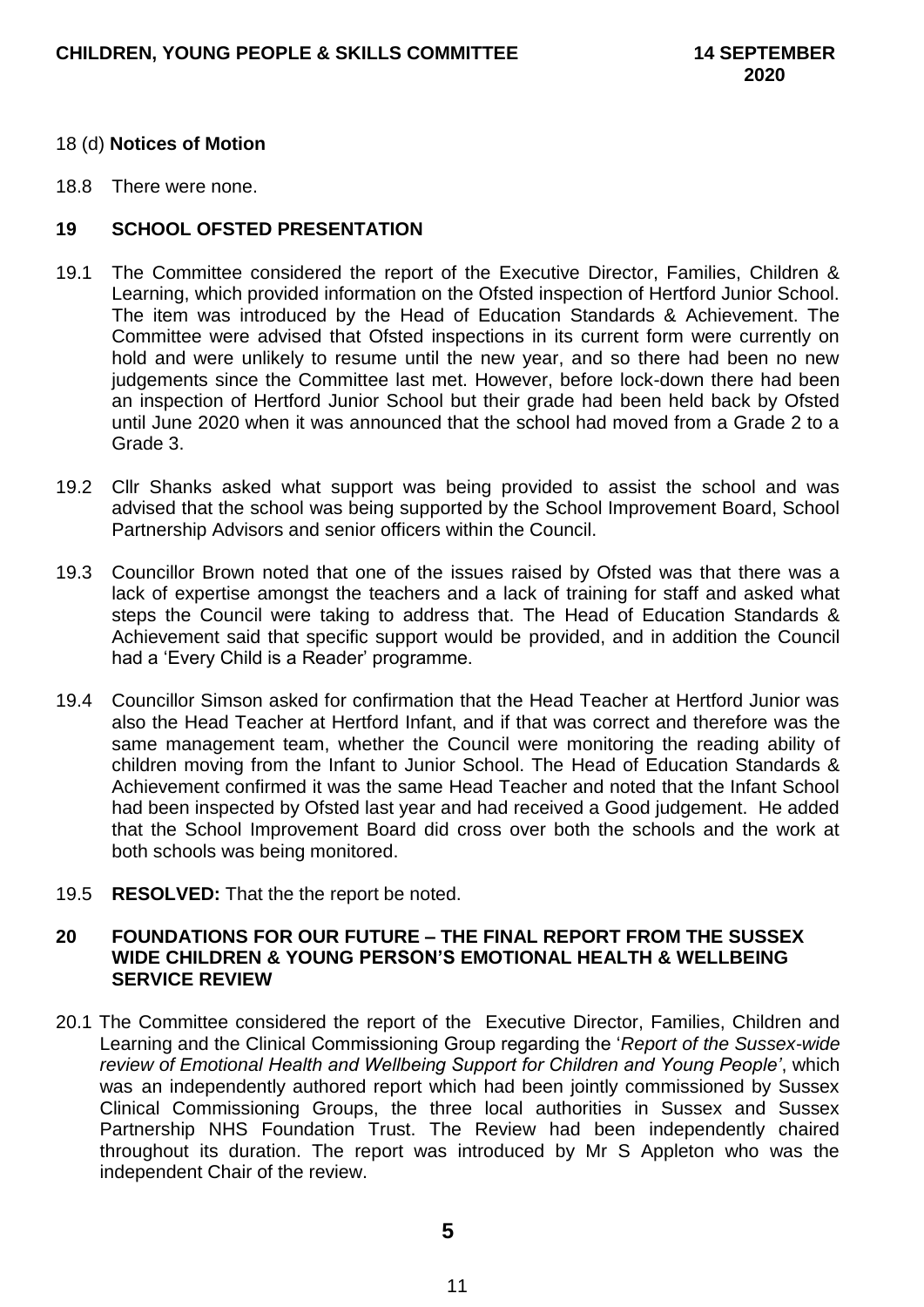- 20.2 The Executive Director Families Children & Learning advised that an Oversight Group had been set up which comprised of the three Directors of Children's Services from Brighton & Hove together with colleagues from East and West Sussex and the Chief Executive of the Sussex Partnership Foundation Trust (Sussex-wide provider of CAMHS provision). The purpose of the group was to oversee the implementation of the recommendations in the report and the creation of a Programme Director who would be responsible for the improvement of emotional health wellbeing and specialist mental health services across the area. The Director suggested that the Committee may wish to have a regular update from the Oversight Group and the Programme Director on progress made against the action plan. The Oversight Group had already met and agreed that it would be Chaired by Mr Gallimore Director of Children's Services at East Sussex County Council, and Co-Chaired by Ms Allen Chief Executive of Sussex Partnership NHS Foundation Trust.
- 20.3 Councillor Hills asked why the number of children receiving treatment after the initial consultation was 46% but the national average was 69%. Mr Appleton said difference would be due to different thresholds and criteria for accessing specialist services.
- 20.4 Councillor Simson asked when changes to the service were likely to happen. The Executive Director Families Children & Learning said that when the Programme Director was appointed, they would be responsible for taking the recommendations forward.
- 20.5 Councillor Lloyd referred to the map showing the list of services in the City and asked who produced it, and if it included all the available services. Mr Appleton said the map was produced by the project team within the CCG and should include the relevant services but would be updated as necessary.
- 20.6 Councillor Shanks asked if support for young people now returning to school would be available where needed. The Executive Director said it was and the School's Wellbeing Service was providing support for children and their families. Councillor Shanks asked how the proposed recommendations in the report would be monitored. The Director said that the Health & Wellbeing Board (HWB) in partnership with the CCG were responsible for decision making on this matter, but this Committee could receive copies of reports considered by the HWB. The Chair agreed that that would be useful.
- 20.7 Councillor Grimshaw noted that if children were being supported by CAMHS they would have to transfer to adult services once they turned 18 and asked if there was some way that they could be supported during that transition. Mr Appleford agreed that it was a national as well as a local problem and said that there had been attempts to smooth the transition through national guidance, and the Royal College of Psychiatrists were also looking at this issue.
- 20.8 Mr Muirhead noted that children with neurodevelopmental disorders could wait up to two years from referral to an assessment of their needs, which was much longer than other referrals, and asked if the Oversight Group could develop targets to monitor progress. Mr Appleford agreed that there was a disparity in the timelines and that was something which the implementation of the recommendations would address.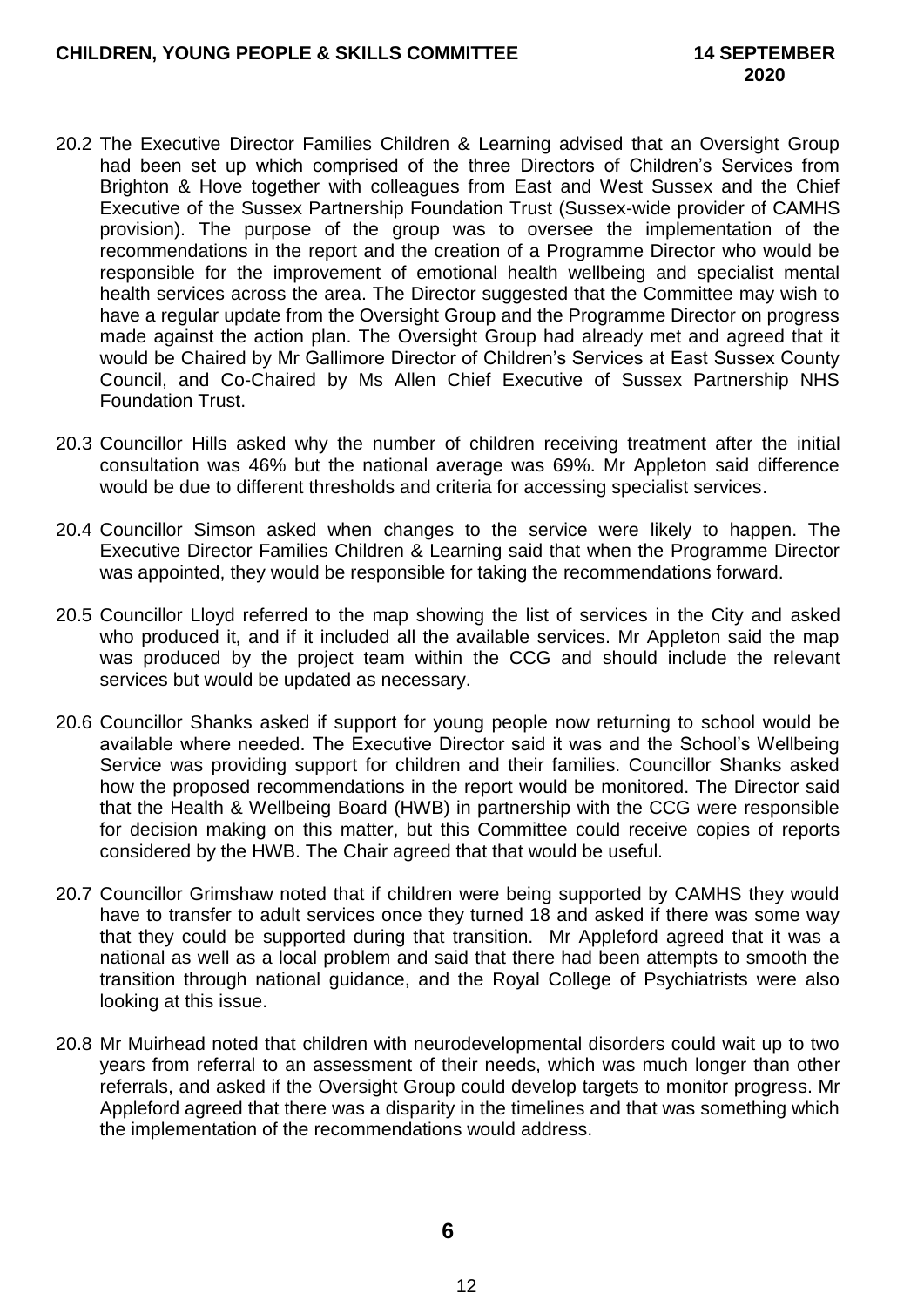# **CHILDREN, YOUNG PEOPLE & SKILLS COMMITTEE 14 SEPTEMBER**

20.9 The Executive Director Families Children & Learning confirmed that the recommendations in the report would be translated into an action plan and Programme Director would be responsible for the implementation of that action plan.

# **20.10 RESOLVED:** That the Committee –

- (i) Noted the Independently Chaired Report Foundations For Our Future.
- (ii) Noted the Concordat which underpins the partnership commitment to act upon the recommendations.
- (iii) Noted the paper and discussion that was held at the Health & Wellbeing Board on 28th July 2020.

# **21 SCHOOL ADMISSION ARRANGEMENTS 2022/23**

- 21.1 The Committee considered the report of the Executive Director Families Children & Learning regarding the proposed school admission arrangements for the city's Schools for the academic year 2022-23. The report was introduced by the Head of School Organisation.
- 21.2 Councillor Hamilton referred to paragraph 3.5 of the report which stated that the consultation would run for 9 weeks from 5 October 2020 to 27 November 2020 and said that it should read '8' weeks. The Head of School Organisation said he would check the dates and amend as necessary.
- 21.3 Councillor Hills asked how the consultations would take place. The Head of School Organisation said that meetings relating to individual schools would be held online together with the online portal but it was important that, in line with the EIA, arrangements were made to ensure that everyone was able to take part in the consultation but how that would happen was still being considered. In response to a request from the Chair, it was agreed that members of the Committee would be advised via email on how the consultation would take place.
- **21.4 RESOLVED:** That the Committee agreed to
	- (i) Make no changes to the council's admission arrangements or school catchment areas (where applicable).
	- (ii) Consult upon a change to the Published Admission Number (PAN) of Balfour Primary School from 120 to 90 pupils.
	- (iii) Consult upon a change to the PAN of Benfield Primary School from 60 to 30 pupils.
	- (iv) Consult upon a change to the PAN of Brunswick Primary School from 120 to 90 pupils.
	- (v) Consult upon a change to the PAN of Downs Infant School from 120 to 90 pupils.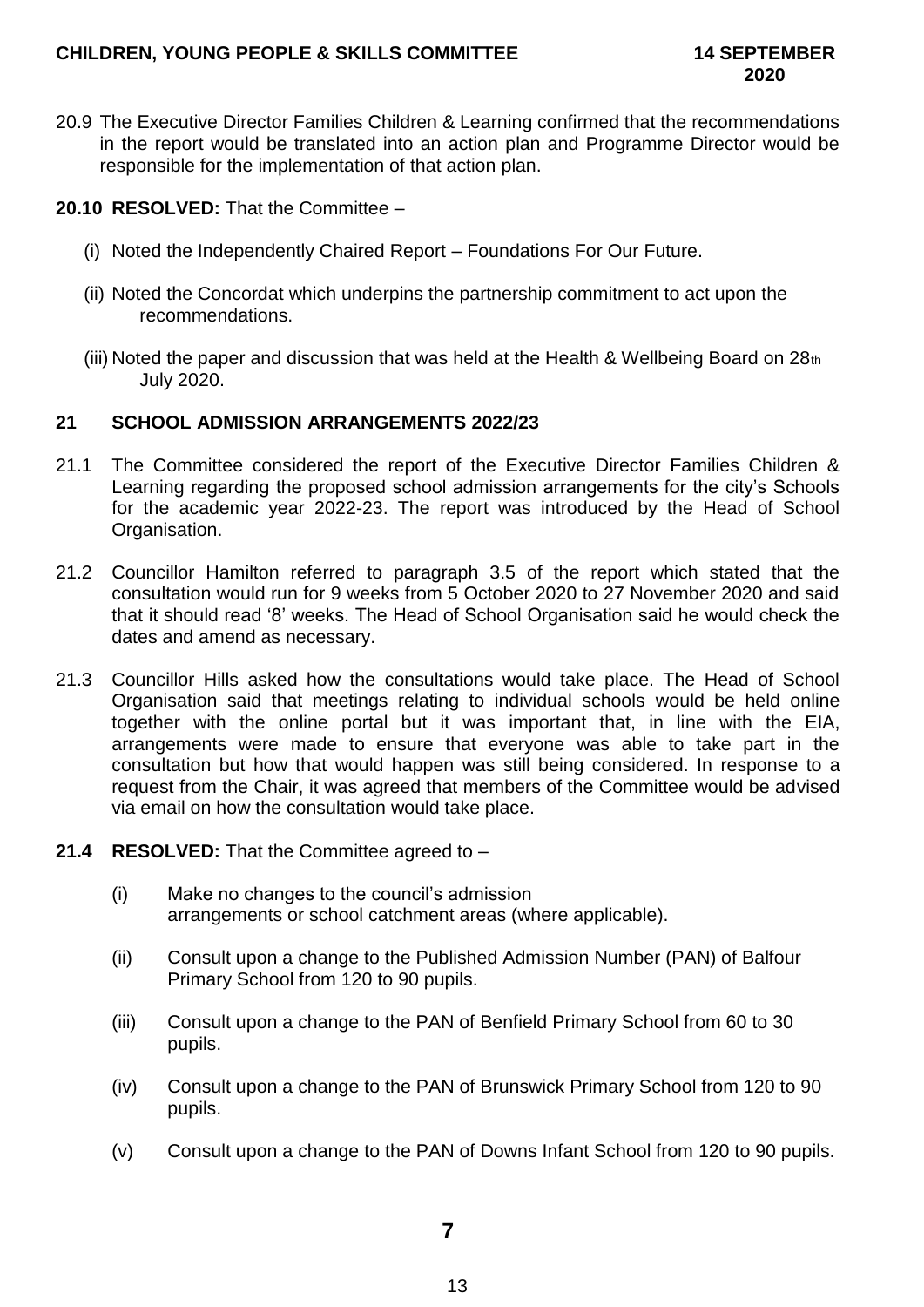- (vi) Consult upon a change to the PAN of Goldstone Primary School from 90 to 60 pupils.
- (vii) Consult upon a change to the PAN of Moulsecoomb Primary School from 60 to 30 pupils.
- (viii) Consult upon a change to the PAN of Stanford Infant School from 90 to 60 pupils.
- (ix) Consult upon a change to the PAN of West Blatchington Primary School from 60 to 30 pupils.
- (x) Consult upon a change to the PAN of Hove Park School and Sixth Form from 300 to 180 pupils.
- (xi) Make no changes to the "relevant area".

# **22 SCHOOLS FUNDING 2020/21**

- 22.1 The Committee considered the report of the Executive Director Families Children & Learning regarding school's funding for 2020/21. The report was introduced by the Head of Finance (Children's & Adults).
- 22.2 Councillor Shanks noted that schools could bid for additional funding and asked for more information on that. The Head of Finance advised that schools could bid directly for that money, and so far £178,000 had been reimbursed for issues such as increased premises costs, free school meals and additional cleaning costs etc.
- 22.3 Councillor Simson referred to the de-delegation of budgets for issues such as insurance and contingency and noted that some schools had opted out of Council insurance this year and asked if those schools would still have their budgets de-delegated. The Head of Finance said that four schools had opted out of maternity leave and long-term sickness cover, and the de-delegation related to buildings and contents insurance which no schools had opted out of.
- **22.4 RESOLVED:** That the Committee agreed
	- (i) To note the funding streams utilised to fund schools.
	- (ii) To note the latest position relating to school balances as at the end of the 2019/20 financial year and licensed deficits agreed for the 2020/21 financial year.
	- (iii) To note the additional government financial support to schools for Covid-19.
	- (iv) To note the anticipated future school funding arrangements for 2021/22 and 2022/23.

# **23 CENTRAL YOUTH HUB - YOUTH INVESTMENT FUND**

This item was withdrawn from the agenda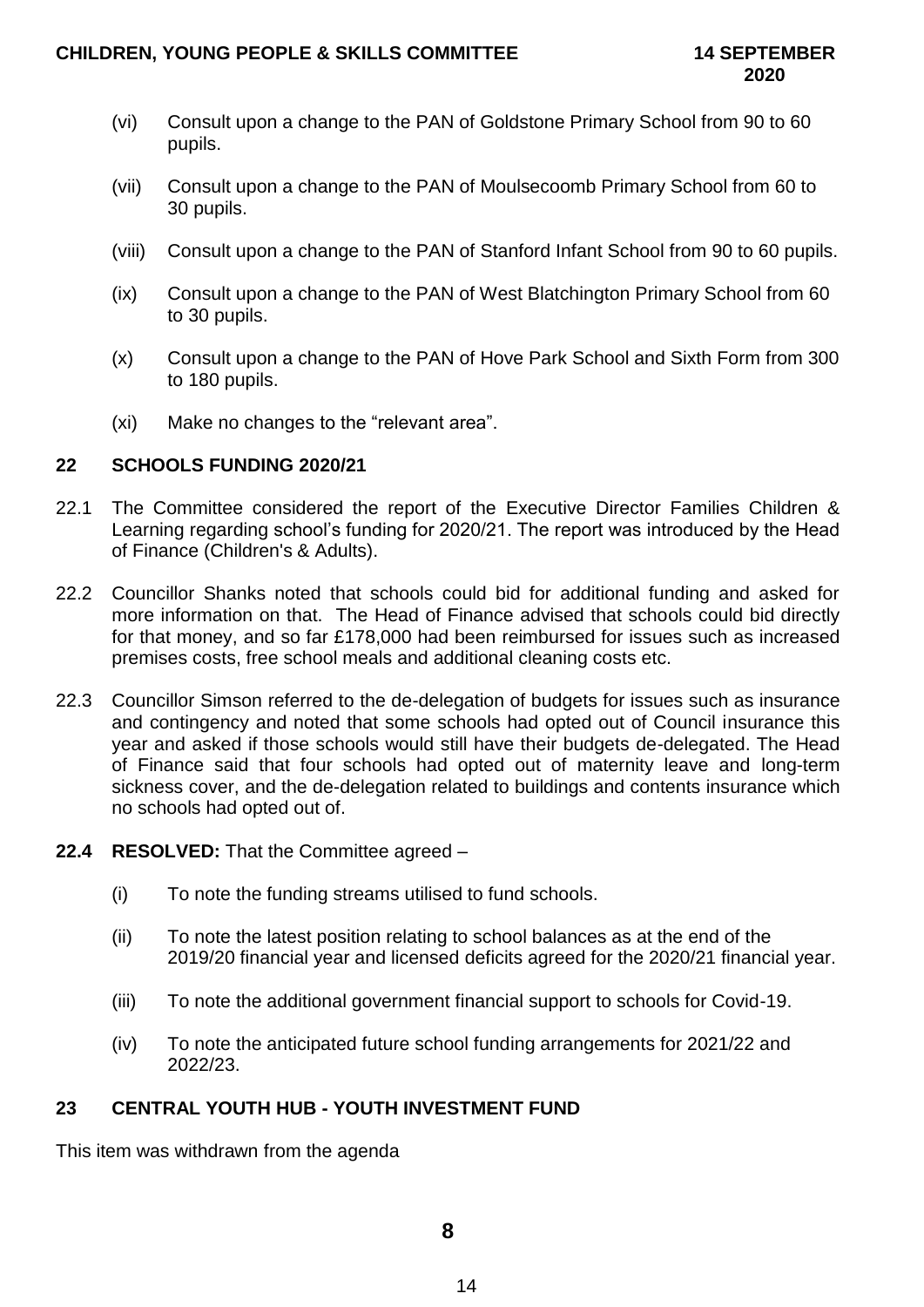# **24 YOUTH REVIEW**

- 24.1 The Committee considered the report of the Executive Director Families Children & Learning which provided information on the Youth Review, and the impact on the process due to Covid-19. The report was introduced by the Integrated Team for Families Manager.
- 24.2 Councillor Lloyd asked how more people could be encouraged to complete the survey and suggested that advertising on social media may help. He noted that the new restrictions stopped groups of more than six people meeting up, and asked if that meant that youth work would be put on hold and if it was how would they ensure that young people were supported. The Integrated Team for Families Manager accepted that the number completing the survey was low with around 1% of young people in the City responding, but said that the Council wanted this to grow and to continue to hear from young people in the future. Youth Workers were continuing to support young people through online platforms, as well as through initiatives such as Walk and Talk. Mental Health was an important area and the Council were working with the CCG to coordinate service to support young people.
- 24.3 Mr Muirhead, through the Chair, quoted the National News Agency which said: "Despite the recent change to social gathering restrictions as of 9 September 2020 we can confirm that as an essential service the youth service sector activity can continue unchanged where Covid secure to NYA guidance standards". The Integrated Team for Families Manager agreed that services would continue but they would still be limited.
- 24.4 Councillor Brown said that it had recently been agreed by a cross-party group that the Council were not currently in a position to go ahead with the Brighton Youth Centre (BYC) on-site proposals and that more time was needed to explore all the options before making a decision, and she therefore proposed a small amendment to Recommendation 2.4. The amendment was to say that BYC was one of the key youth providers, as all the youth providers in the City were important, and to confirm that all options would be explored. The Chair noted that no amendment had been submitted prior to the meeting as required but agreed to allow it.

Councillor Brown proposed the following amendment to Recommendation 2.4:

- 2.4 That the Committee agrees Brighton Youth Centre (BYC) to be recognised as *one of the a the* key youth provider*s* in the city and for the Council to decide how to support with its refurbishment or rebuild *by exploring all options*.
- 24.5 Councillor Simson seconded the proposed amendment
- 24.6 Councillor Allcock noted that there had been severe cuts to youth spending across the country and many youth centres had closed and youth service provision reduced. The Council's 2020-2023 Corporate Plan agreed to deliver high quality youth services where possible and despite budget pressures the Council had provided funding of over £5 m to youth services. Giving young people a voice was important and welcomed Recommendation 2.2 to involve them in the decision-making process.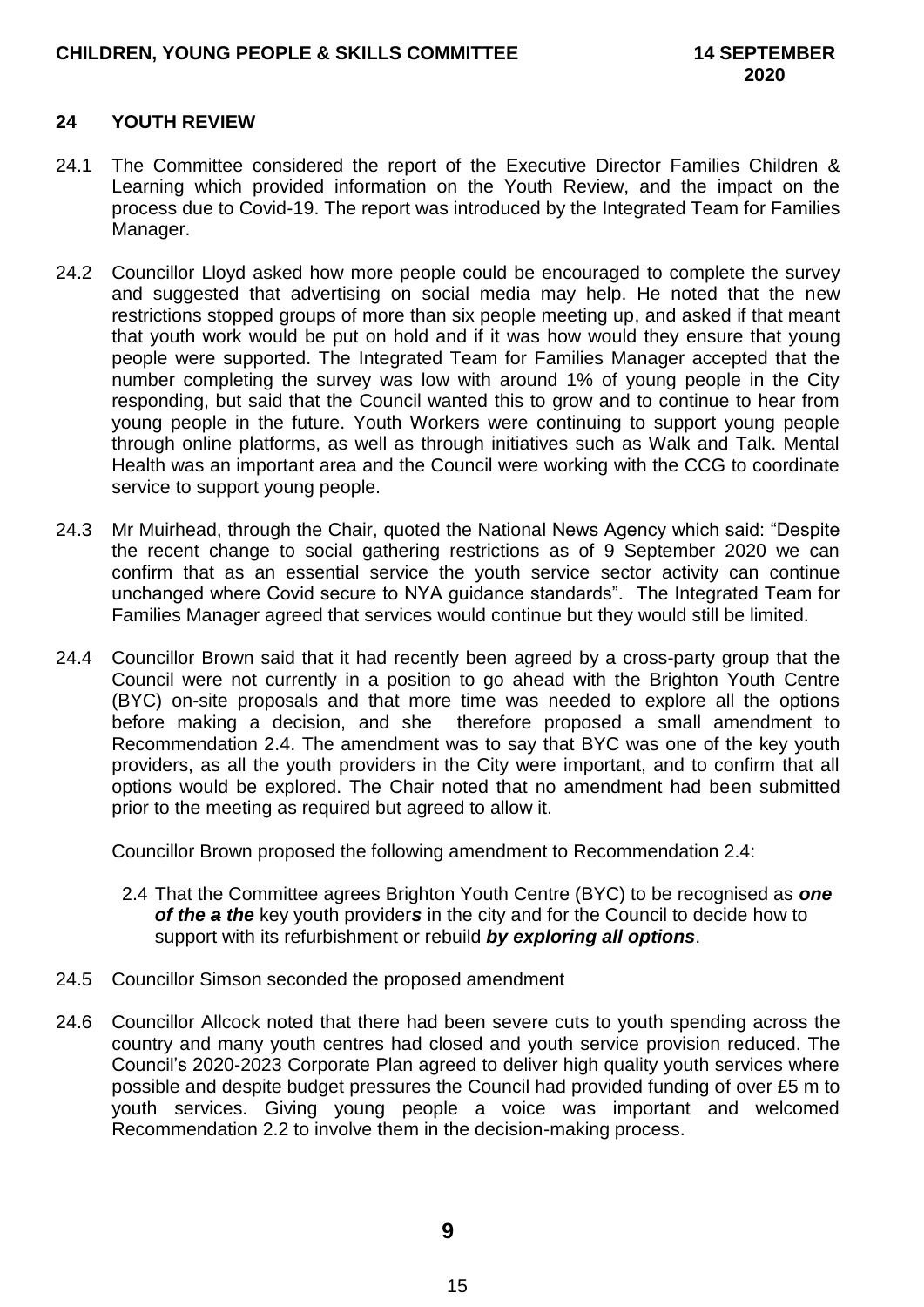- 24.7 Councillor Hills referred to the action plan and asked how members could ensure that it was led by young people. The Integrated Team for Families Manager said that the young people wanted the opportunity to be involved in the decision making, and she would make sure that everyone who wanted to could.
- 24.8 Councillor Grimshaw noted that only 1% of young people in the City had responded to the survey and asked what percentage of the young people in the City attended the BYC. The Integrated Team for Families Manager said that she didn't know what the percentage was but would find out.
- 24.9 Councillor Simson referred to the Youth Service Review and noted that there were some omissions and asked if the names of all the providers could be included. The Review stated that young people travelled across the City to attend the BYC and asked if there was data to show how far they travelled and why they chose to do that, as that information could assist neighbourhood services to know what facilities they could provide more locally. A report was due to come to the next meeting of this Committee in November, and asked if that would allow sufficient time to form a budget for next financial year or whether it would be necessary to roll over the funding which was in place now. The Integrated Team for Families Manager said that the names of all of the providers would be given and apologised for the omission, she agreed that it would be useful to know why young people travelled to go to BYC and that would asked in the future. With regard to where the young people lived, she referred to page 330 of the report which had a map showing the home location for young people accessing activities delivered in the Central area of the city, and said that with regard to the financial side the Council were still waiting for information on the Youth Investment Fund and that would not be known until after the matter was considered by Committee in November.
- 24.10 Mr Muirhead said some young people with SEND did access mainstream services but there was a cohort of people with additional needs who weren't accessing the services and felt that the recommendations in the report did not necessarily meet that gap, and asked if their needs could be met when recommissioning youth services. The Chair said the administration was keen to see the redevelopment of BYC as currently there was only one room which those with a physical disability could access, and that needed to be addressed.
- 24.11 The Committee voted on the amendment and it was agreed.

# **24.12 RESOLVED:** That the Committee –

- (i) Noted the findings and recommendations of the Youth Review.
- (ii) Agreed to young people (via Youth Wise) developing an action plan that will further the involvement of them in decision making processes and this to be bought back to Committee in November.
- (iii) Agreed that the findings and recommendations of the Youth Review will inform the Youth Service Grants recommissioning process and the proposed framework for this is bought to Committee in November.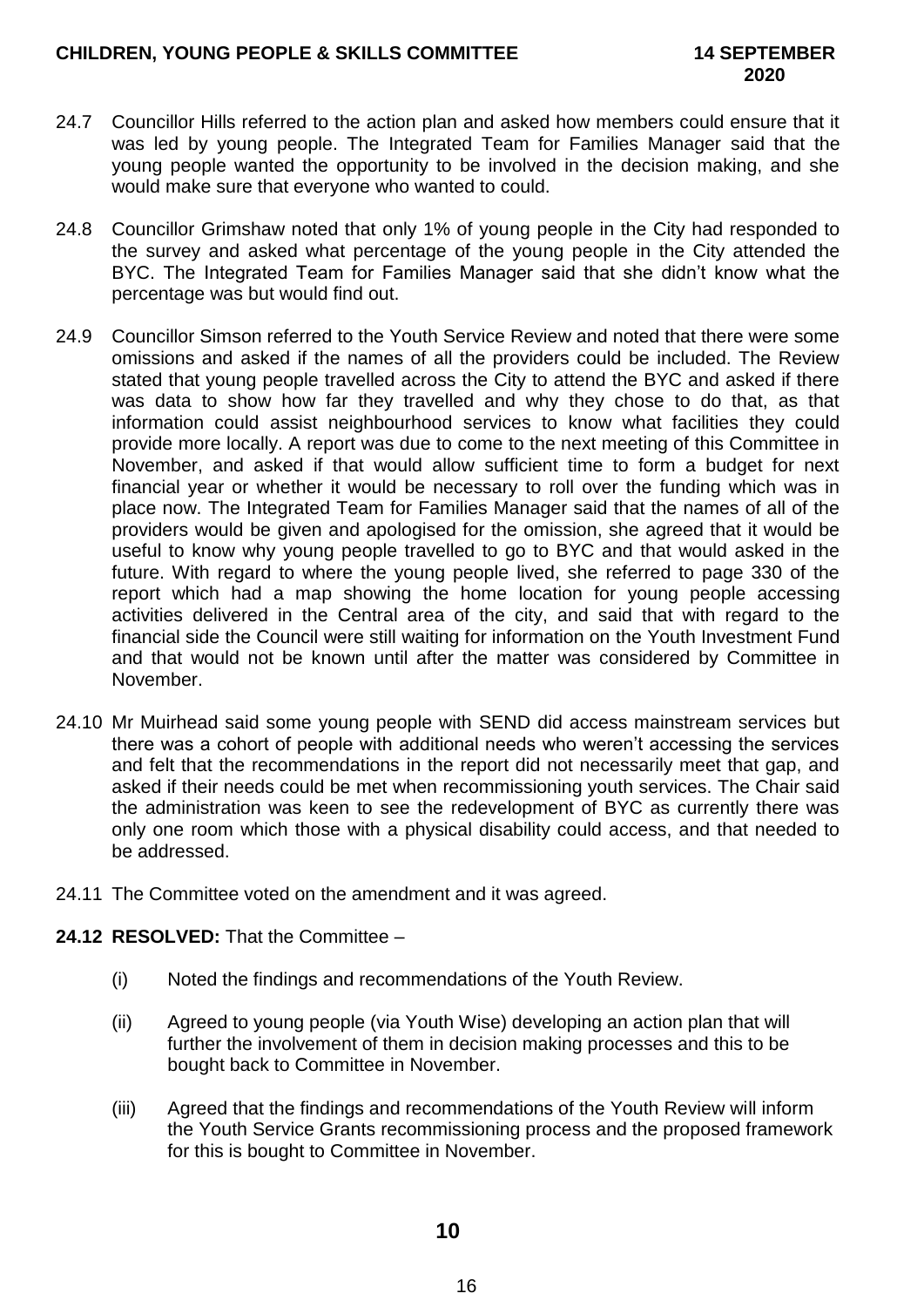- (iv) Agreed Brighton Youth Centre (BYC) to be recognised as one of the key youth providers in the City and for the Council to decide how to support with its refurbishment or rebuild by exploring all options.
- (v) Agreed that neighbourhood provision should remain and not be impacted on if any future investment towards a central youth hub is agreed.

# **25 PROPOSAL TO CONSULT ON CLOSURE OF MAINTAINED NURSERY CLASS AT HERTFORD INFANT SCHOOL**

- 25.1 The Committee considered the report of the Executive Director Families Children & Learning regarding the regarding consultation on closing the maintained school nursery class at Hertford Infant School. The report was introduced by the Childcare Strategy Manager. The Committee were advised that in the report it stated that the proposed closure date was 'to be advised', but following conversations with the Head Teacher it was proposed that the closure date would be at the end of the next school year and so would be in July 2021.
- 25.2 Councillor Lloyd asked what the implications may be for other nursery schools in the area, and if the nursery were to close would that be a permanent closure. Childcare Strategy Manager said that children didn't necessarily go their local nursery, but there were two other nurseries in the Hollingdean area which would have capacity to take additional children and there was sufficient provision across the City. If it was agreed to close the nursery it would be permanent, and if it wanted to re-open there would need to be a consultation.
- **25.3 RESOLVED:** That the Committee agreed
	- (i) That in accordance with DfE statutory guidance *Making significant changes ('prescribed alterations') to maintained schools* (*October 2018)* committee considers the request of the school to start the process to close the nursery class, taking into account the information in this paper.
	- (ii) That, subject to findings from the initial consultation stage, a decision on whether or not to proceed to statutory notices with full proposals is made at a special meeting of the CYPS committee.
	- (iii) That at the end of the statutory notice period, a decision on whether or not to proceed with closure of the nursery class is taken at the January 2021 Children, Young People and Skills Committee.

# **26 ITEMS REFERRED FOR COUNCIL**

26.1 **RESOLVED:** That no items be referred to the next meeting of Full Council